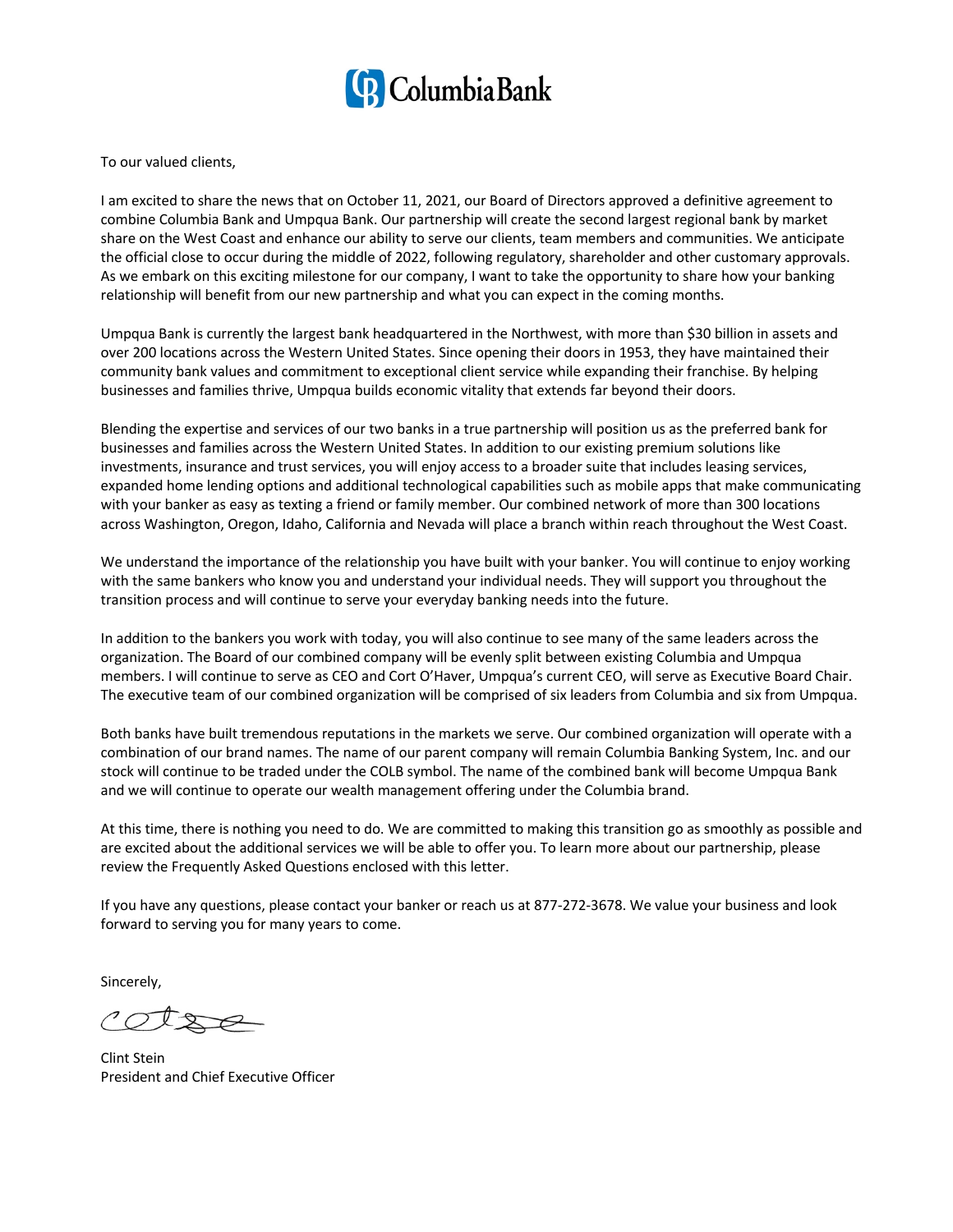## **FORWARD-LOOKING STATEMENTS**

This communication may contain certain forward-looking statements, including, but not limited to, certain plans, expectations, goals, projections, and statements about the benefits of the proposed transaction, the plans, objectives, expectations and intentions of Umpqua Holdings Corporation ("Umpqua") and Columbia Banking System, Inc. ("Columbia"), the expected timing of completion of the transaction, and other statements that are not historical facts. Such statements are subject to numerous assumptions, risks, and uncertainties. All statements other than statements of historical fact, including statements about beliefs and expectations, are forward-looking statements. Forward-looking statements may be identified by words such as "expect," "anticipate," "believe," "intend," "estimate," "plan," "target," "goal," or similar expressions, or future or conditional verbs such as "will," "may," "might," "should," "would," "could," or similar variations. The forward-looking statements are intended to be subject to the safe harbor provided by Section 27A of the Securities Act of 1933, Section 21E of the Securities Exchange Act of 1934, and the Private Securities Litigation Reform Act of 1995.

While there is no assurance that any list of risks and uncertainties or risk factors is complete, below are certain factors which could cause actual results to differ materially from those contained or implied in the forward-looking statements: changes in general economic, political, or industry conditions; the magnitude and duration of the COVID-19 pandemic and its impact on the global economy and financial market conditions and Umpqua's and Columbia's respective businesses, results of operations, and financial condition; uncertainty in U.S. fiscal and monetary policy, including the interest rate policies of the Federal Reserve Board or the effects of any declines in housing and commercial real estate prices, high or increasing unemployment rates, or any slowdown in economic growth particularly in the western United States; volatility and disruptions in global capital and credit markets; movements in interest rates; reform of LIBOR; competitive pressures, including on product pricing and services; success, impact, and timing of Umpqua's and Columbia's respective business strategies, including market acceptance of any new products or services and Umpqua and Columbia's ability to successfully implement efficiency and operational excellence initiatives; the nature, extent, timing, and results of governmental actions, examinations, reviews, reforms, regulations, and interpretations; changes in laws or regulations; the occurrence of any event, change or other circumstances that could give rise to the right of one or both of the parties to terminate the merger agreement to which Umpqua and Columbia are parties; the outcome of any legal proceedings that may be instituted against Umpqua or Columbia; delays in completing the transaction; the failure to obtain necessary regulatory approvals (and the risk that such approvals may result in the imposition of conditions that could adversely affect the combined company or the expected benefits of the transaction); the failure to obtain shareholder approvals or to satisfy any of the other conditions to the transaction on a timely basis or at all; changes in Umpqua's or Columbia's share price before closing, including as a result of the financial performance of the other party prior to closing, or more generally due to broader stock market movements, and the performance of financial companies and peer group companies; the possibility that the anticipated benefits of the transaction are not realized when expected or at all, including as a result of the impact of, or problems arising from, the integration of the two companies or as a result of the strength of the economy and competitive factors in the areas where Umpqua and Columbia do business; certain restrictions during the pendency of the proposed transaction that may impact the parties' ability to pursue certain business opportunities or strategic transactions; the possibility that the transaction may be more expensive to complete than anticipated, including as a result of unexpected factors or events; diversion of management's attention from ongoing business operations and opportunities; potential adverse reactions or changes to business or employee relationships, including those resulting from the announcement or completion of the transaction; the ability to complete the transaction and integration of Umpqua and Columbia successfully; the dilution caused by Columbia's issuance of additional shares of its capital stock in connection with the transaction; and other factors that may affect the future results of Umpqua and Columbia. Additional factors that could cause results to differ materially from those described above can be found in Umpqua's Annual Report on Form 10-K for the year ended December 31, 2020 and its Quarterly Reports on Form 10-Q for the three-month periods ended March 31, 2021 and June 30, 2021, which are on file with the Securities and Exchange Commission (the "SEC") and available on Umpqua's investor relations website, www.umpquabank.com, under the heading "Financials," and in other documents Umpqua files with the SEC, and in Columbia's Annual Report on Form 10-K for the year ended December 31, 2020, its Quarterly Reports on Form 10-Q for the three-month periods ended March 31, 2021 and June 30, 2021, which are on file with the SEC and available on Columbia's website, www.columbiabank.com, under the heading "Financial Information" and in other documents Columbia files with the SEC.

All forward-looking statements speak only as of the date they are made and are based on information available at that time. Neither Umpqua nor Columbia assumes any obligation to update forward-looking statements to reflect circumstances or events that occur after the date the forward-looking statements were made or to reflect the occurrence of unanticipated events except as required by federal securities laws. As forward-looking statements involve significant risks and uncertainties, caution should be exercised against placing undue reliance on such statements.

## **IMPORTANT ADDITIONAL INFORMATION AND WHERE TO FIND IT**

In connection with the proposed transaction (the "Transaction"), Columbia will file with the SEC a Registration Statement on Form S-4 that will include a Joint Proxy Statement of Umpqua and Columbia and a Prospectus of Columbia, as well as other relevant documents concerning the Transaction. Certain matters in respect of the Transaction involving Umpqua and Columbia will be submitted to